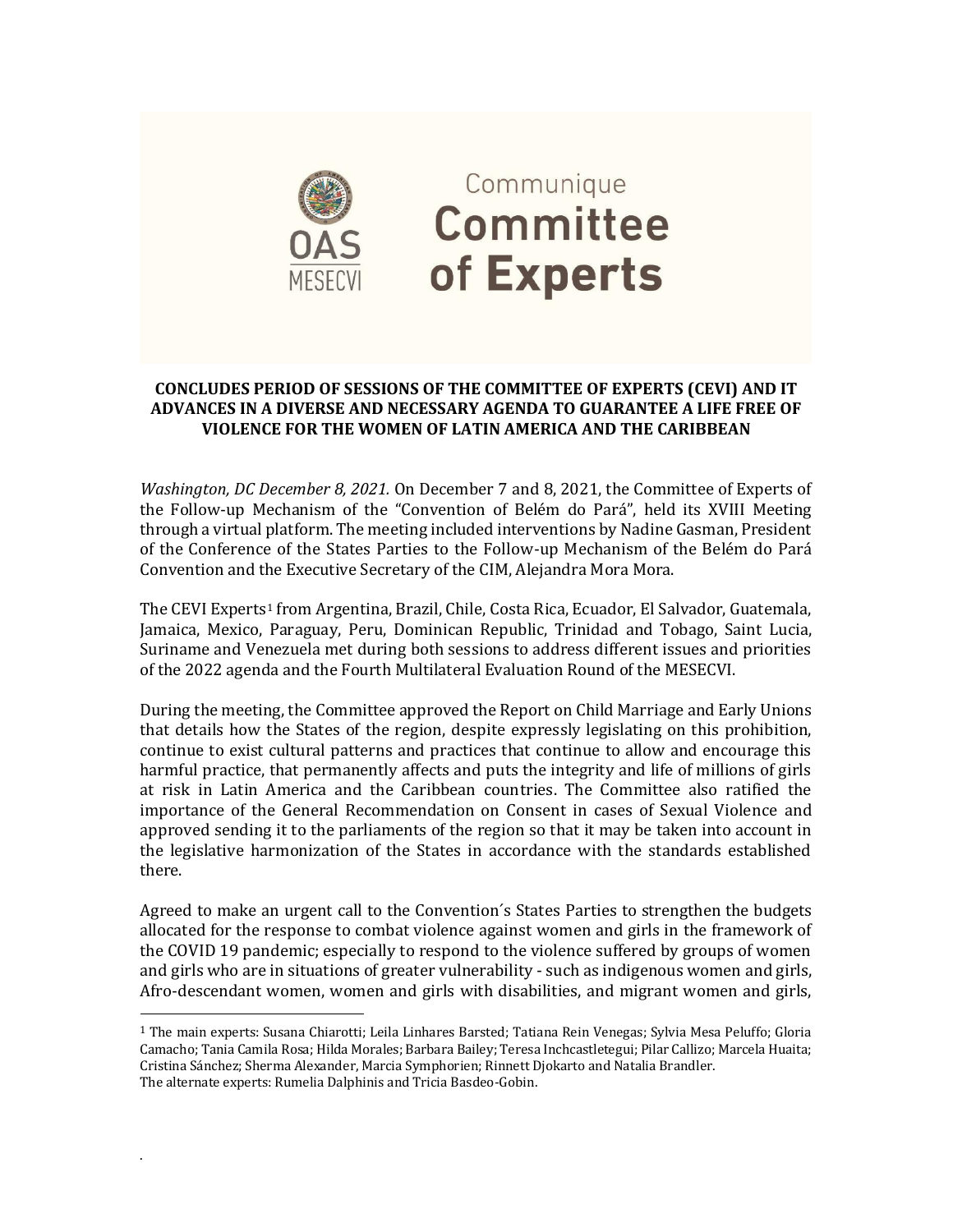affected by the pandemic and especially by climate change and its impact on the economy of the English-speaking Caribbean States.

The Committee also expressed its concern about the migratory flows in the region and the impact of violence on the lives of girls and women who are migrating, and made a strong call for attention on the feminization of migration and especially, on the violence that Venezuelan women and girls in this condition are suffering throughout the region, including the migration of Venezuelan girls to the Caribbean States.

The Committee, also, agreed to deepen the study on the cases of forced disappearances faced by women and girls in the region, in particular women and girls living in vulnerable communities, and migrant women and girls, identifying the existing intersectionalities with the migration situation in the region.

The Committee calls on the authorities of the Caribbean and Haiti to strengthen ties with the MESECVI and its Committee of Experts and, in this regard, undertakes to strengthen and carry out the actions that are necessary to guarantee a broader participation of the States. of the Caribbean in the work that the Committee has been developing.

The Committee also drew attention to the prevention of violence and agreed to deepen the work and cooperation with the States Parties in this matter, reinforcing the measures to dismantle prejudices and values, traditions and beliefs that strengthen the asymmetries of power, misogyny and a patriarchal system that is reproduced in educational processes and in socialization, especially of boys and men.

The Committee agreed to request support from the OAS States Parties to continue collaborating with the MESECVI, and in particular with its Experts Committee; requests special collaboration from the OAS States Parties that are not parties to the Convention, especially the United States and Canada and the Observer States, to strengthen cooperation tools and their participation in the Mechanism.

The Committee encouraged all States Parties to the Convention to participate actively in the IV Multilateral Evaluation Round on Access to Justice, Truth and Reparation for Women Victims and Survivors of Violence; and recognized the work that is being carried out in the region in cooperation with United Nations agencies, within the framework of the Spotlight; the European Union with Eurosocial and the Belisario Domínguez Institute of the Senate of the Republic of Mexico, that will be very useful to advance in the analysis of this topic .

Likewise, the Committee is especially grateful for the specific contributions of Trinidad and Tobago and Mexico, without whose contributions this meeting would not have been possible; and invites the other States Parties to contribute to the Mechanism, according to their capacities. Finally, thanks went to the departing experts for their service and welcomed the incoming experts for this new Evaluation Round.

The Committee of Experts is the technical body of the MESECVI responsible for the analysis and evaluation of the implementation process of the Convention of Belém do Pará. It is made up of independent experts, appointed by each of the States Parties from among their nationals, who exercise their functions in a personal capacity.